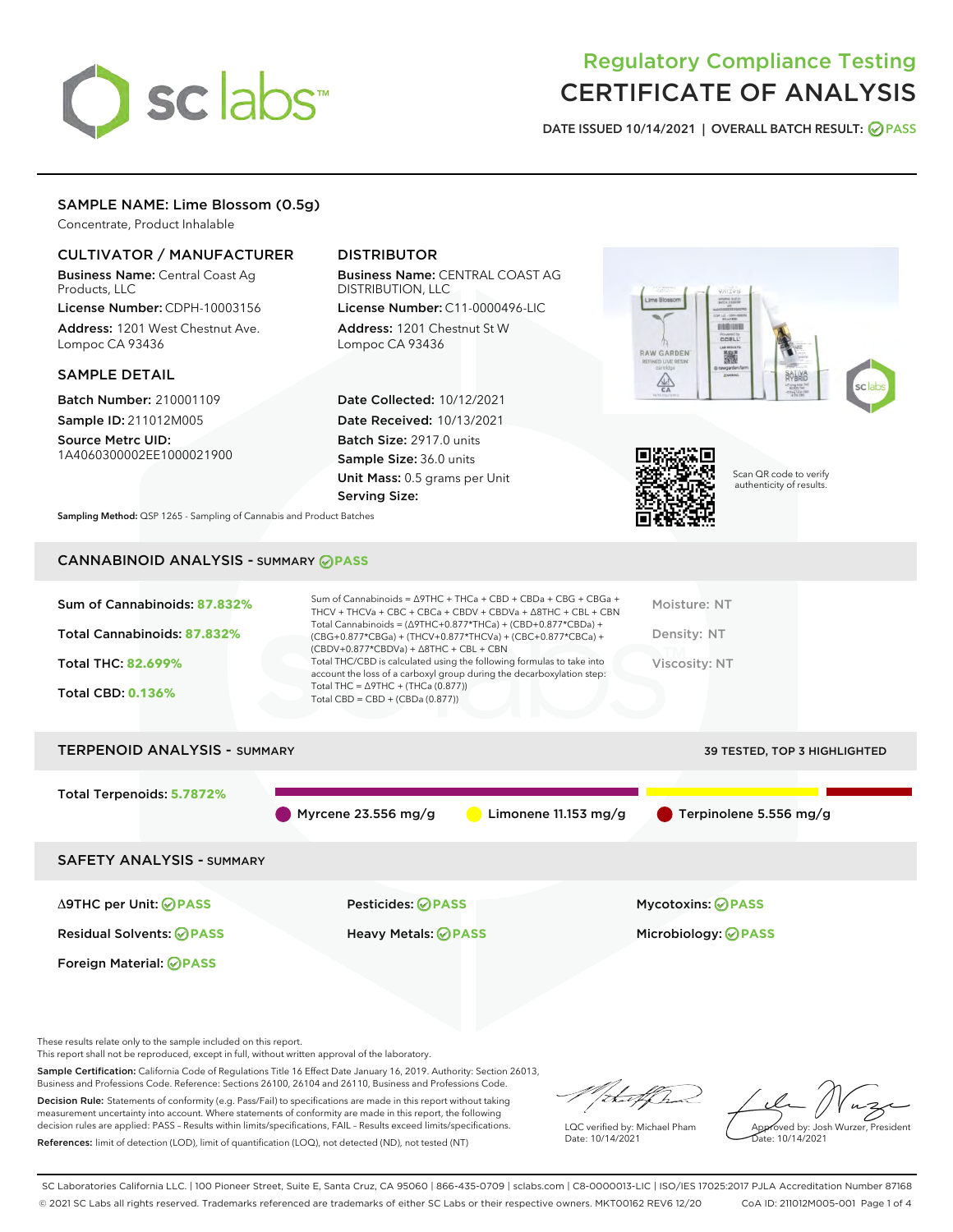



LIME BLOSSOM (0.5G) | DATE ISSUED 10/14/2021 | OVERALL BATCH RESULT: **○** PASS

#### CANNABINOID TEST RESULTS - 10/13/2021 2 PASS

Tested by high-performance liquid chromatography with diode-array detection (HPLC-DAD). **Method:** QSP 1157 - Analysis of Cannabinoids by HPLC-DAD

#### TOTAL CANNABINOIDS: **87.832%**

Total Cannabinoids (Total THC) + (Total CBD) + (Total CBG) + (Total THCV) + (Total CBC) + (Total CBDV) + ∆8THC + CBL + CBN

TOTAL THC: **82.699%** Total THC (∆9THC+0.877\*THCa)

TOTAL CBD: **0.136%**

Total CBD (CBD+0.877\*CBDa)

TOTAL CBG: 3.817% Total CBG (CBG+0.877\*CBGa)

TOTAL THCV: 0.53% Total THCV (THCV+0.877\*THCVa)

TOTAL CBC: ND Total CBC (CBC+0.877\*CBCa)

TOTAL CBDV: ND Total CBDV (CBDV+0.877\*CBDVa)

| <b>COMPOUND</b>            | LOD/LOQ<br>(mg/g) | <b>MEASUREMENT</b><br><b>UNCERTAINTY</b><br>mg/g | <b>RESULT</b><br>(mg/g) | <b>RESULT</b><br>(%) |
|----------------------------|-------------------|--------------------------------------------------|-------------------------|----------------------|
| <b>A9THC</b>               | 0.06 / 0.26       | ±28.448                                          | 826.99                  | 82.699               |
| <b>CBG</b>                 | 0.06/0.19         | ±1.504                                           | 38.17                   | 3.817                |
| <b>THCV</b>                | 0.1 / 0.2         | ±0.26                                            | 5.3                     | 0.53                 |
| $\triangle$ 8THC           | 0.1/0.4           | ±0.29                                            | 3.6                     | 0.36                 |
| <b>CBN</b>                 | 0.1/0.3           | ±0.19                                            | 2.9                     | 0.29                 |
| <b>CBD</b>                 | 0.07/0.29         | ±0.063                                           | 1.36                    | 0.136                |
| <b>THCa</b>                | 0.05/0.14         | N/A                                              | <b>ND</b>               | <b>ND</b>            |
| <b>THCVa</b>               | 0.07/0.20         | N/A                                              | <b>ND</b>               | <b>ND</b>            |
| <b>CBDa</b>                | 0.02/0.19         | N/A                                              | <b>ND</b>               | <b>ND</b>            |
| <b>CBDV</b>                | 0.04 / 0.15       | N/A                                              | <b>ND</b>               | <b>ND</b>            |
| <b>CBDVa</b>               | 0.03/0.53         | N/A                                              | <b>ND</b>               | <b>ND</b>            |
| <b>CBGa</b>                | 0.1 / 0.2         | N/A                                              | <b>ND</b>               | <b>ND</b>            |
| <b>CBL</b>                 | 0.06 / 0.24       | N/A                                              | <b>ND</b>               | <b>ND</b>            |
| <b>CBC</b>                 | 0.2 / 0.5         | N/A                                              | <b>ND</b>               | <b>ND</b>            |
| <b>CBCa</b>                | 0.07 / 0.28       | N/A                                              | <b>ND</b>               | <b>ND</b>            |
| <b>SUM OF CANNABINOIDS</b> |                   |                                                  | 878.32 mg/g             | 87.832%              |

#### **UNIT MASS: 0.5 grams per Unit**

| ∆9THC per Unit                        | 1120 per-package limit     | 413.50 mg/unit<br><b>PASS</b> |
|---------------------------------------|----------------------------|-------------------------------|
| <b>Total THC per Unit</b>             |                            | 413.50 mg/unit                |
| <b>CBD per Unit</b>                   |                            | $0.68$ mg/unit                |
| <b>Total CBD per Unit</b>             |                            | $0.68$ mg/unit                |
| Sum of Cannabinoids<br>per Unit       |                            | 439.16 mg/unit                |
| <b>Total Cannabinoids</b><br>per Unit |                            | 439.06 mg/unit                |
| <b>MOISTURE TEST RESULT</b>           | <b>DENSITY TEST RESULT</b> | <b>VISCOSITY TEST RESULT</b>  |

Not Tested

Not Tested

Not Tested

#### TERPENOID TEST RESULTS - 10/14/2021

Terpene analysis utilizing gas chromatography-flame ionization detection (GC-FID). **Method:** QSP 1192 - Analysis of Terpenoids by GC-FID

| <b>COMPOUND</b>         | LOD/LOQ<br>(mg/g) | <b>MEASUREMENT</b><br><b>UNCERTAINTY</b><br>mg/g | <b>RESULT</b><br>(mg/g)                         | <b>RESULT</b><br>(%) |
|-------------------------|-------------------|--------------------------------------------------|-------------------------------------------------|----------------------|
| <b>Myrcene</b>          | 0.008 / 0.025     | ±0.3039                                          | 23.556                                          | 2.3556               |
| Limonene                | 0.005 / 0.016     | ±0.1595                                          | 11.153                                          | 1.1153               |
| Terpinolene             | 0.008 / 0.026     | ±0.1139                                          | 5.556                                           | 0.5556               |
| $\beta$ Caryophyllene   | 0.004 / 0.012     | ±0.1526                                          | 4.287                                           | 0.4287               |
| Linalool                | 0.009 / 0.032     | ±0.1100                                          | 2.895                                           | 0.2895               |
| $\beta$ Pinene          | 0.004 / 0.014     | ±0.0298                                          | 2.594                                           | 0.2594               |
| $\alpha$ Pinene         | 0.005 / 0.017     | ±0.0127                                          | 1.474                                           | 0.1474               |
| Ocimene                 | 0.011 / 0.038     | ±0.0456                                          | 1.421                                           | 0.1421               |
| $\alpha$ Humulene       | 0.009 / 0.029     | ±0.0367                                          | 1.144                                           | 0.1144               |
| Fenchol                 | 0.010 / 0.034     | ±0.0371                                          | 0.958                                           | 0.0958               |
| Terpineol               | 0.016 / 0.055     | ±0.0344                                          | 0.560                                           | 0.0560               |
| trans-ß-Farnesene       | 0.008 / 0.025     | ±0.0176                                          | 0.495                                           | 0.0495               |
| Camphene                | 0.005 / 0.015     | ±0.0033                                          | 0.285                                           | 0.0285               |
| $\alpha$ Phellandrene   | 0.006 / 0.020     | ±0.0027                                          | 0.200                                           | 0.0200               |
| 3 Carene                | 0.005 / 0.018     | ±0.0028                                          | 0.200                                           | 0.0200               |
| <b>Borneol</b>          | 0.005 / 0.016     | ±0.0074                                          | 0.175                                           | 0.0175               |
| $\alpha$ Terpinene      | 0.005 / 0.017     | ±0.0023                                          | 0.155                                           | 0.0155               |
| $\gamma$ Terpinene      | 0.006 / 0.018     | ±0.0024                                          | 0.141                                           | 0.0141               |
| Guaiol                  | 0.009 / 0.030     | ±0.0059                                          | 0.126                                           | 0.0126               |
| Fenchone                | 0.009 / 0.028     | ±0.0032                                          | 0.109                                           | 0.0109               |
| Caryophyllene<br>Oxide  | 0.010 / 0.033     | ±0.0039                                          | 0.084                                           | 0.0084               |
| $\alpha$ Bisabolol      | 0.008 / 0.026     | ±0.0044                                          | 0.083                                           | 0.0083               |
| Citronellol             | 0.003 / 0.010     | ±0.0030                                          | 0.062                                           | 0.0062               |
| p-Cymene                | 0.005 / 0.016     | ±0.0016                                          | 0.059                                           | 0.0059               |
| Nerolidol               | 0.009 / 0.028     | ±0.0035                                          | 0.055                                           | 0.0055               |
| Sabinene Hydrate        | 0.006 / 0.022     | ±0.0014                                          | 0.035                                           | 0.0035               |
| Geraniol                | 0.002 / 0.007     | ±0.0004                                          | 0.010                                           | 0.0010               |
| Nerol                   | 0.003 / 0.011     | N/A                                              | <loq< th=""><th><loq< th=""></loq<></th></loq<> | <loq< th=""></loq<>  |
| Sabinene                | 0.004 / 0.014     | N/A                                              | ND                                              | <b>ND</b>            |
| Eucalyptol              | 0.006 / 0.018     | N/A                                              | <b>ND</b>                                       | <b>ND</b>            |
| (-)-Isopulegol          | 0.005 / 0.016     | N/A                                              | ND                                              | <b>ND</b>            |
| Camphor                 | 0.006 / 0.019     | N/A                                              | ND                                              | ND                   |
| Isoborneol              | 0.004 / 0.012     | N/A                                              | ND                                              | <b>ND</b>            |
| Menthol                 | 0.008 / 0.025     | N/A                                              | <b>ND</b>                                       | <b>ND</b>            |
| R-(+)-Pulegone          | 0.003 / 0.011     | N/A                                              | ND                                              | ND                   |
| <b>Geranyl Acetate</b>  | 0.004 / 0.014     | N/A                                              | ND                                              | ND                   |
| $\alpha$ Cedrene        | 0.005 / 0.016     | N/A                                              | <b>ND</b>                                       | <b>ND</b>            |
| Valencene               | 0.009 / 0.030     | N/A                                              | ND                                              | ND                   |
| Cedrol                  | 0.008 / 0.027     | N/A                                              | <b>ND</b>                                       | <b>ND</b>            |
| <b>TOTAL TERPENOIDS</b> |                   |                                                  | 57.872 mg/g                                     | 5.7872%              |

SC Laboratories California LLC. | 100 Pioneer Street, Suite E, Santa Cruz, CA 95060 | 866-435-0709 | sclabs.com | C8-0000013-LIC | ISO/IES 17025:2017 PJLA Accreditation Number 87168 © 2021 SC Labs all rights reserved. Trademarks referenced are trademarks of either SC Labs or their respective owners. MKT00162 REV6 12/20 CoA ID: 211012M005-001 Page 2 of 4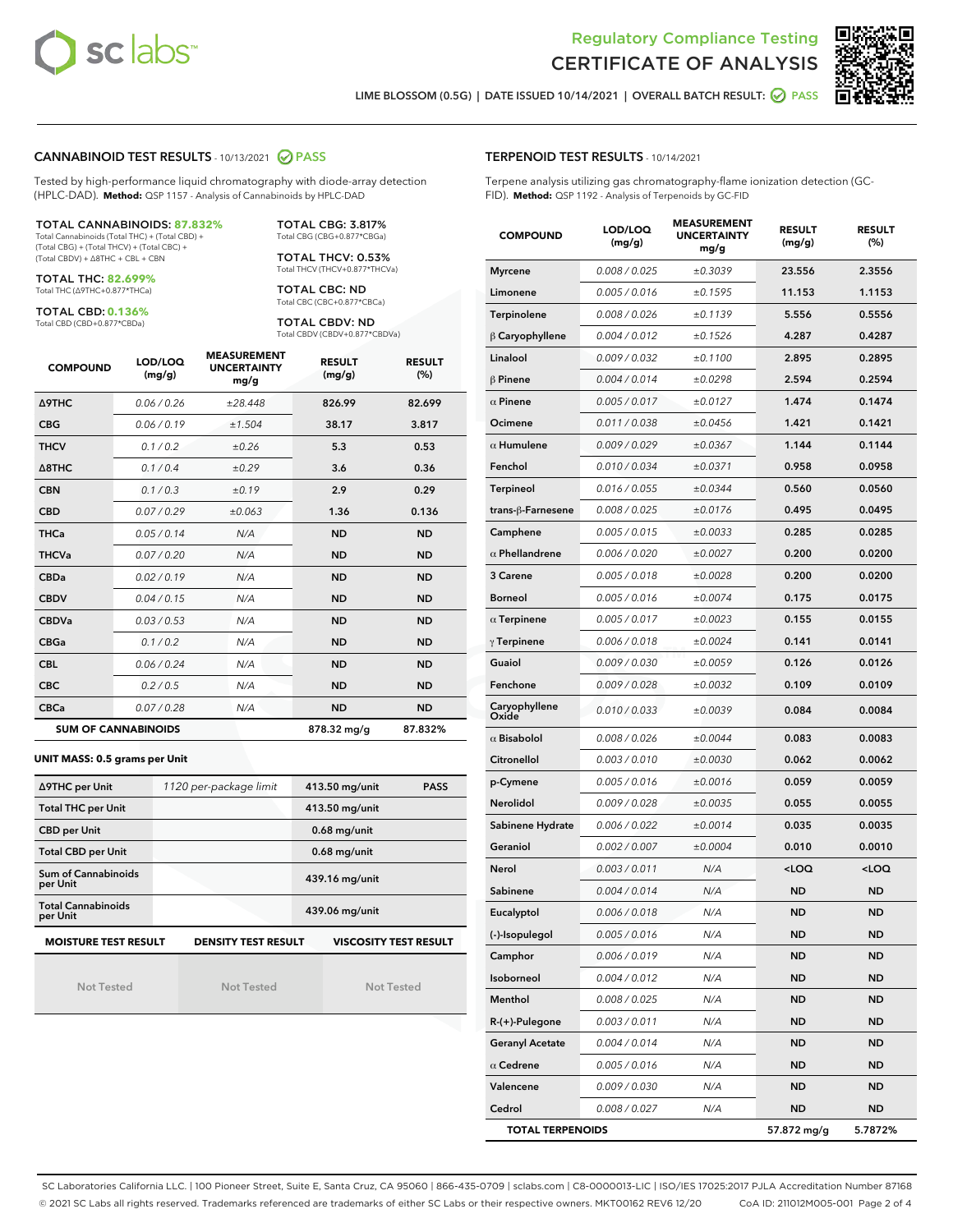



LIME BLOSSOM (0.5G) | DATE ISSUED 10/14/2021 | OVERALL BATCH RESULT:  $\bigcirc$  PASS

# CATEGORY 1 PESTICIDE TEST RESULTS - 10/14/2021 2 PASS

Pesticide and plant growth regulator analysis utilizing high-performance liquid chromatography-mass spectrometry (HPLC-MS) or gas chromatography-mass spectrometry (GC-MS). \*GC-MS utilized where indicated. **Method:** QSP 1212 - Analysis of Pesticides and Mycotoxins by LC-MS or QSP 1213 - Analysis of Pesticides by GC-MS

| <b>COMPOUND</b>             | LOD/LOQ<br>$(\mu g/g)$ | <b>ACTION</b><br><b>LIMIT</b><br>$(\mu g/g)$ | <b>MEASUREMENT</b><br><b>UNCERTAINTY</b><br>$\mu$ g/g | <b>RESULT</b><br>$(\mu g/g)$ | <b>RESULT</b> |
|-----------------------------|------------------------|----------------------------------------------|-------------------------------------------------------|------------------------------|---------------|
| Aldicarb                    | 0.03 / 0.08            | $\ge$ LOD                                    | N/A                                                   | <b>ND</b>                    | <b>PASS</b>   |
| Carbofuran                  | 0.02/0.05              | $>$ LOD                                      | N/A                                                   | <b>ND</b>                    | <b>PASS</b>   |
| Chlordane*                  | 0.03 / 0.08            | $\ge$ LOD                                    | N/A                                                   | <b>ND</b>                    | <b>PASS</b>   |
| Chlorfenapyr*               | 0.03/0.10              | $\ge$ LOD                                    | N/A                                                   | <b>ND</b>                    | <b>PASS</b>   |
| Chlorpyrifos                | 0.02 / 0.06            | $\ge$ LOD                                    | N/A                                                   | <b>ND</b>                    | <b>PASS</b>   |
| Coumaphos                   | 0.02 / 0.07            | $>$ LOD                                      | N/A                                                   | <b>ND</b>                    | <b>PASS</b>   |
| Daminozide                  | 0.02 / 0.07            | $\ge$ LOD                                    | N/A                                                   | <b>ND</b>                    | <b>PASS</b>   |
| <b>DDVP</b><br>(Dichlorvos) | 0.03/0.09              | $\ge$ LOD                                    | N/A                                                   | <b>ND</b>                    | <b>PASS</b>   |
| <b>Dimethoate</b>           | 0.03/0.08              | $\ge$ LOD                                    | N/A                                                   | <b>ND</b>                    | <b>PASS</b>   |
| Ethoprop(hos)               | 0.03/0.10              | $\ge$ LOD                                    | N/A                                                   | <b>ND</b>                    | <b>PASS</b>   |
| Etofenprox                  | 0.02/0.06              | $>$ LOD                                      | N/A                                                   | <b>ND</b>                    | <b>PASS</b>   |
| Fenoxycarb                  | 0.03 / 0.08            | $\ge$ LOD                                    | N/A                                                   | <b>ND</b>                    | <b>PASS</b>   |
| Fipronil                    | 0.03 / 0.08            | $>$ LOD                                      | N/A                                                   | <b>ND</b>                    | <b>PASS</b>   |
| Imazalil                    | 0.02 / 0.06            | $\ge$ LOD                                    | N/A                                                   | <b>ND</b>                    | <b>PASS</b>   |
| <b>Methiocarb</b>           | 0.02 / 0.07            | $\ge$ LOD                                    | N/A                                                   | <b>ND</b>                    | <b>PASS</b>   |
| Methyl<br>parathion         | 0.03/0.10              | $\ge$ LOD                                    | N/A                                                   | <b>ND</b>                    | <b>PASS</b>   |
| <b>Mevinphos</b>            | 0.03/0.09              | $>$ LOD                                      | N/A                                                   | <b>ND</b>                    | <b>PASS</b>   |
| Paclobutrazol               | 0.02 / 0.05            | $\ge$ LOD                                    | N/A                                                   | <b>ND</b>                    | <b>PASS</b>   |
| Propoxur                    | 0.03 / 0.09            | $\ge$ LOD                                    | N/A                                                   | <b>ND</b>                    | <b>PASS</b>   |
| Spiroxamine                 | 0.03 / 0.08            | $\ge$ LOD                                    | N/A                                                   | <b>ND</b>                    | <b>PASS</b>   |
| <b>Thiacloprid</b>          | 0.03/0.10              | $\ge$ LOD                                    | N/A                                                   | <b>ND</b>                    | <b>PASS</b>   |

## CATEGORY 2 PESTICIDE TEST RESULTS - 10/14/2021 @ PASS

| <b>COMPOUND</b>          | LOD/LOO<br>$(\mu g/g)$ | <b>ACTION</b><br><b>LIMIT</b><br>$(\mu g/g)$ | <b>MEASUREMENT</b><br><b>UNCERTAINTY</b><br>$\mu$ g/g | <b>RESULT</b><br>$(\mu g/g)$ | <b>RESULT</b> |
|--------------------------|------------------------|----------------------------------------------|-------------------------------------------------------|------------------------------|---------------|
| Abamectin                | 0.03/0.10              | 0.1                                          | N/A                                                   | <b>ND</b>                    | <b>PASS</b>   |
| Acephate                 | 0.02/0.07              | 0.1                                          | N/A                                                   | <b>ND</b>                    | <b>PASS</b>   |
| Acequinocyl              | 0.02/0.07              | 0.1                                          | N/A                                                   | <b>ND</b>                    | <b>PASS</b>   |
| Acetamiprid              | 0.02/0.05              | 0.1                                          | N/A                                                   | <b>ND</b>                    | <b>PASS</b>   |
| Azoxystrobin             | 0.02/0.07              | 0.1                                          | N/A                                                   | <b>ND</b>                    | <b>PASS</b>   |
| <b>Bifenazate</b>        | 0.01/0.04              | 0.1                                          | N/A                                                   | <b>ND</b>                    | <b>PASS</b>   |
| <b>Bifenthrin</b>        | 0.02 / 0.05            | 3                                            | N/A                                                   | <b>ND</b>                    | <b>PASS</b>   |
| <b>Boscalid</b>          | 0.03/0.09              | 0.1                                          | N/A                                                   | <b>ND</b>                    | <b>PASS</b>   |
| Captan                   | 0.19/0.57              | 0.7                                          | N/A                                                   | <b>ND</b>                    | <b>PASS</b>   |
| Carbaryl                 | 0.02/0.06              | 0.5                                          | N/A                                                   | <b>ND</b>                    | <b>PASS</b>   |
| Chlorantranilip-<br>role | 0.04/0.12              | 10                                           | N/A                                                   | <b>ND</b>                    | <b>PASS</b>   |
| Clofentezine             | 0.03/0.09              | 0.1                                          | N/A                                                   | <b>ND</b>                    | <b>PASS</b>   |

# CATEGORY 2 PESTICIDE TEST RESULTS - 10/14/2021 continued

| <b>COMPOUND</b>               | LOD/LOQ<br>(µg/g) | <b>ACTION</b><br><b>LIMIT</b><br>$(\mu g/g)$ | <b>MEASUREMENT</b><br><b>UNCERTAINTY</b><br>µg/g | <b>RESULT</b><br>(µg/g) | <b>RESULT</b> |
|-------------------------------|-------------------|----------------------------------------------|--------------------------------------------------|-------------------------|---------------|
| Cyfluthrin                    | 0.12 / 0.38       | $\overline{c}$                               | N/A                                              | <b>ND</b>               | <b>PASS</b>   |
| Cypermethrin                  | 0.11 / 0.32       | 1                                            | N/A                                              | ND                      | <b>PASS</b>   |
| Diazinon                      | 0.02 / 0.05       | 0.1                                          | N/A                                              | ND                      | <b>PASS</b>   |
| Dimethomorph                  | 0.03 / 0.09       | 2                                            | N/A                                              | ND                      | <b>PASS</b>   |
| Etoxazole                     | 0.02 / 0.06       | 0.1                                          | N/A                                              | <b>ND</b>               | <b>PASS</b>   |
| Fenhexamid                    | 0.03 / 0.09       | 0.1                                          | N/A                                              | <b>ND</b>               | <b>PASS</b>   |
| Fenpyroximate                 | 0.02 / 0.06       | 0.1                                          | N/A                                              | ND                      | <b>PASS</b>   |
| Flonicamid                    | 0.03 / 0.10       | 0.1                                          | N/A                                              | ND                      | <b>PASS</b>   |
| Fludioxonil                   | 0.03 / 0.10       | 0.1                                          | N/A                                              | <b>ND</b>               | <b>PASS</b>   |
| Hexythiazox                   | 0.02 / 0.07       | 0.1                                          | N/A                                              | ND                      | <b>PASS</b>   |
| Imidacloprid                  | 0.04 / 0.11       | 5                                            | N/A                                              | ND                      | <b>PASS</b>   |
| Kresoxim-methyl               | 0.02 / 0.07       | 0.1                                          | N/A                                              | <b>ND</b>               | <b>PASS</b>   |
| <b>Malathion</b>              | 0.03 / 0.09       | 0.5                                          | N/A                                              | ND                      | <b>PASS</b>   |
| Metalaxyl                     | 0.02 / 0.07       | $\overline{c}$                               | N/A                                              | ND                      | <b>PASS</b>   |
| Methomyl                      | 0.03 / 0.10       | 1                                            | N/A                                              | <b>ND</b>               | <b>PASS</b>   |
| Myclobutanil                  | 0.03 / 0.09       | 0.1                                          | N/A                                              | ND                      | <b>PASS</b>   |
| Naled                         | 0.02 / 0.07       | 0.1                                          | N/A                                              | ND                      | <b>PASS</b>   |
| Oxamyl                        | 0.04 / 0.11       | 0.5                                          | N/A                                              | ND                      | <b>PASS</b>   |
| Pentachloronitro-<br>benzene* | 0.03 / 0.09       | 0.1                                          | N/A                                              | ND                      | <b>PASS</b>   |
| Permethrin                    | 0.04 / 0.12       | 0.5                                          | N/A                                              | <b>ND</b>               | <b>PASS</b>   |
| Phosmet                       | 0.03 / 0.10       | 0.1                                          | N/A                                              | <b>ND</b>               | <b>PASS</b>   |
| Piperonylbu-<br>toxide        | 0.02 / 0.07       | 3                                            | N/A                                              | ND                      | <b>PASS</b>   |
| Prallethrin                   | 0.03 / 0.08       | 0.1                                          | N/A                                              | <b>ND</b>               | <b>PASS</b>   |
| Propiconazole                 | 0.02 / 0.07       | 0.1                                          | N/A                                              | ND                      | <b>PASS</b>   |
| Pyrethrins                    | 0.04 / 0.12       | 0.5                                          | N/A                                              | ND                      | <b>PASS</b>   |
| Pyridaben                     | 0.02 / 0.07       | 0.1                                          | N/A                                              | ND                      | <b>PASS</b>   |
| Spinetoram                    | 0.02 / 0.07       | 0.1                                          | N/A                                              | ND                      | <b>PASS</b>   |
| Spinosad                      | 0.02 / 0.07       | 0.1                                          | N/A                                              | ND                      | <b>PASS</b>   |
| Spiromesifen                  | 0.02 / 0.05       | 0.1                                          | N/A                                              | <b>ND</b>               | <b>PASS</b>   |
| Spirotetramat                 | 0.02 / 0.06       | 0.1                                          | N/A                                              | ND                      | <b>PASS</b>   |
| Tebuconazole                  | 0.02 / 0.07       | 0.1                                          | N/A                                              | ND                      | <b>PASS</b>   |
| Thiamethoxam                  | 0.03 / 0.10       | 5                                            | N/A                                              | <b>ND</b>               | <b>PASS</b>   |
| Trifloxystrobin               | 0.03 / 0.08       | 0.1                                          | N/A                                              | <b>ND</b>               | <b>PASS</b>   |

SC Laboratories California LLC. | 100 Pioneer Street, Suite E, Santa Cruz, CA 95060 | 866-435-0709 | sclabs.com | C8-0000013-LIC | ISO/IES 17025:2017 PJLA Accreditation Number 87168 © 2021 SC Labs all rights reserved. Trademarks referenced are trademarks of either SC Labs or their respective owners. MKT00162 REV6 12/20 CoA ID: 211012M005-001 Page 3 of 4